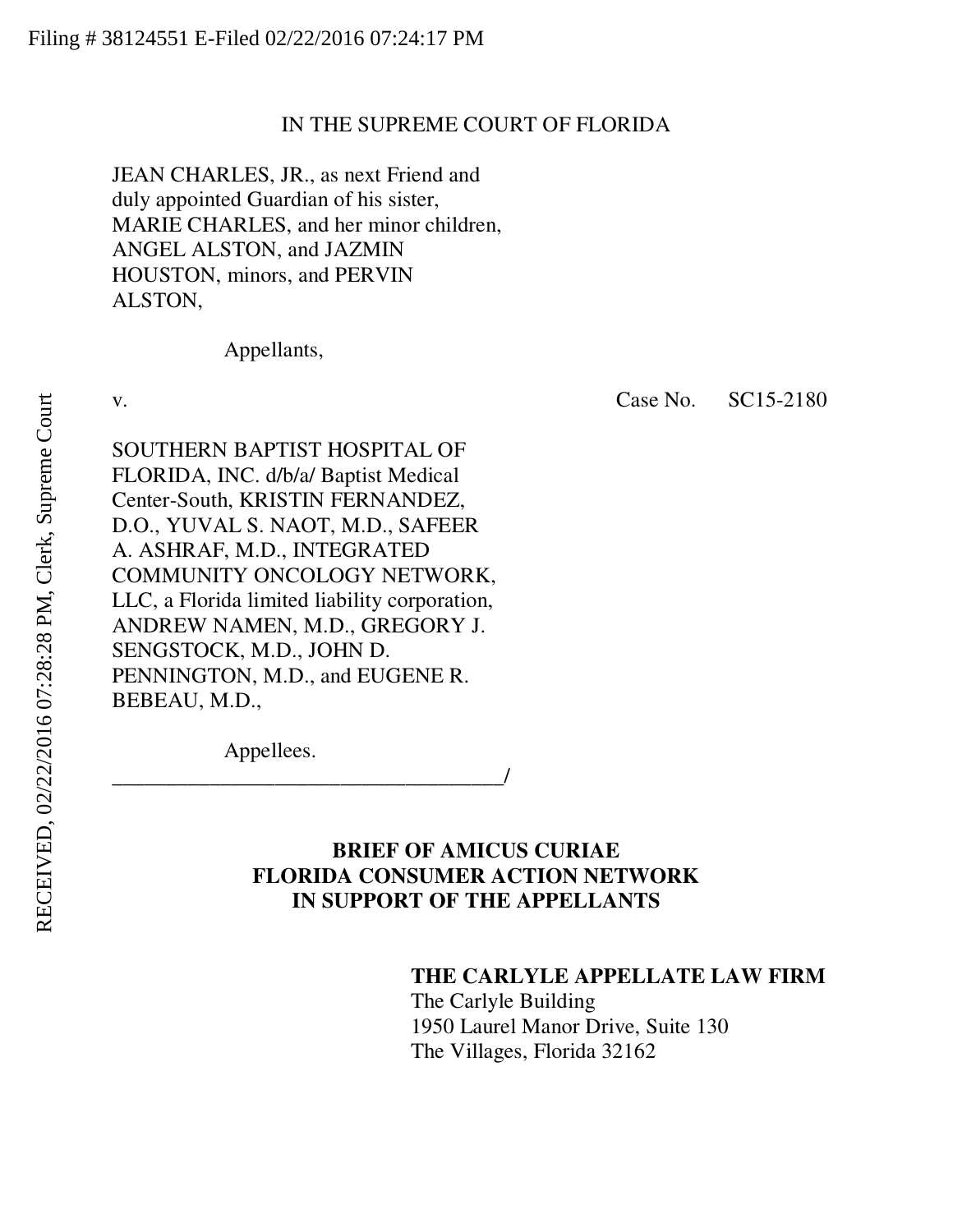Telephone (352) 259-8852 Facsimile (352) 259-8842

# **CHRISTOPHER V. CARLYLE, B.C.S.**

Florida Bar No. 991007<br>Email: service@appe service@appellatelawfirm.com ccarlyle@appellatelawfirm.com

Counsel for Amicus, Florida Consumer Action Network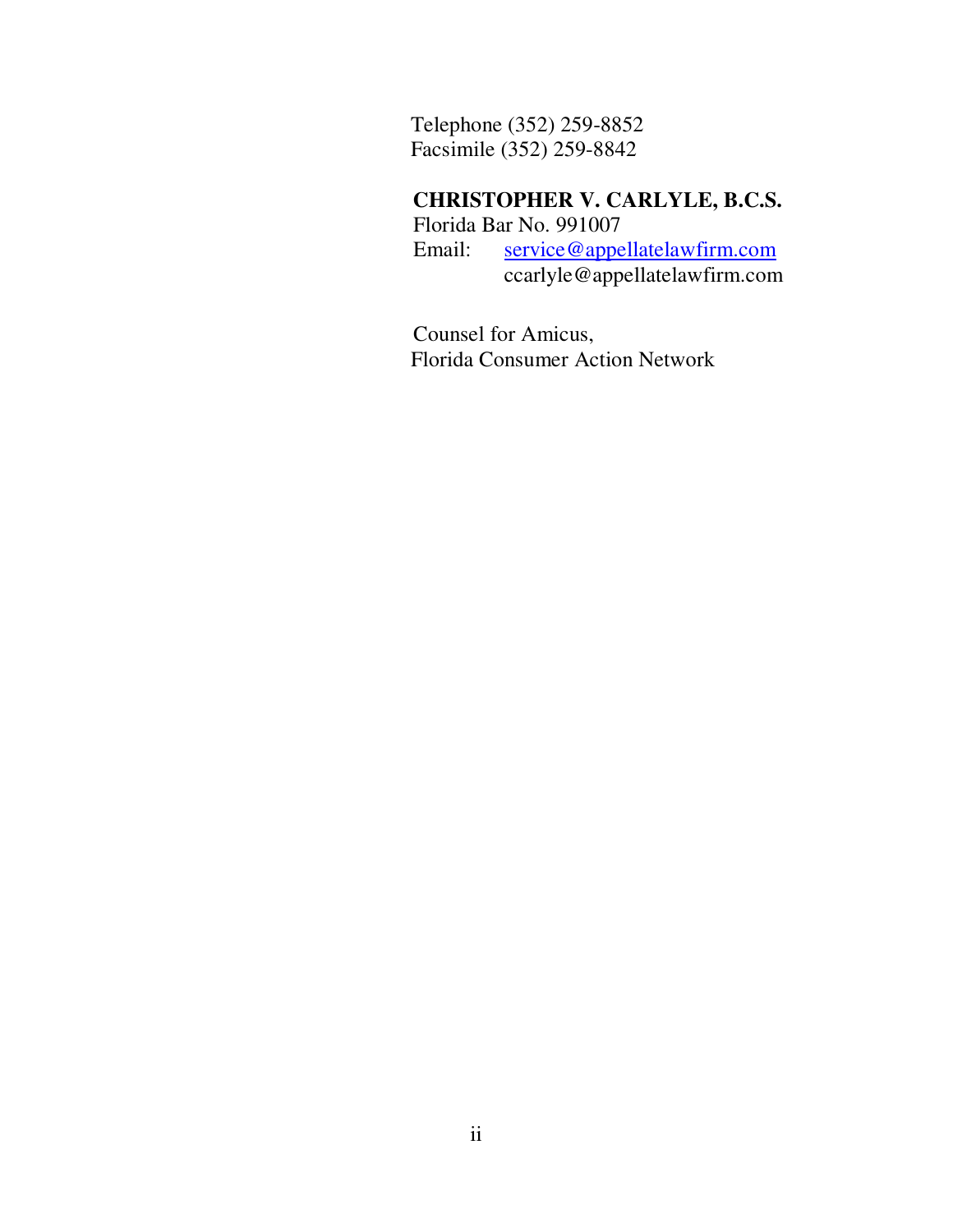# **TABLE OF CONTENTS**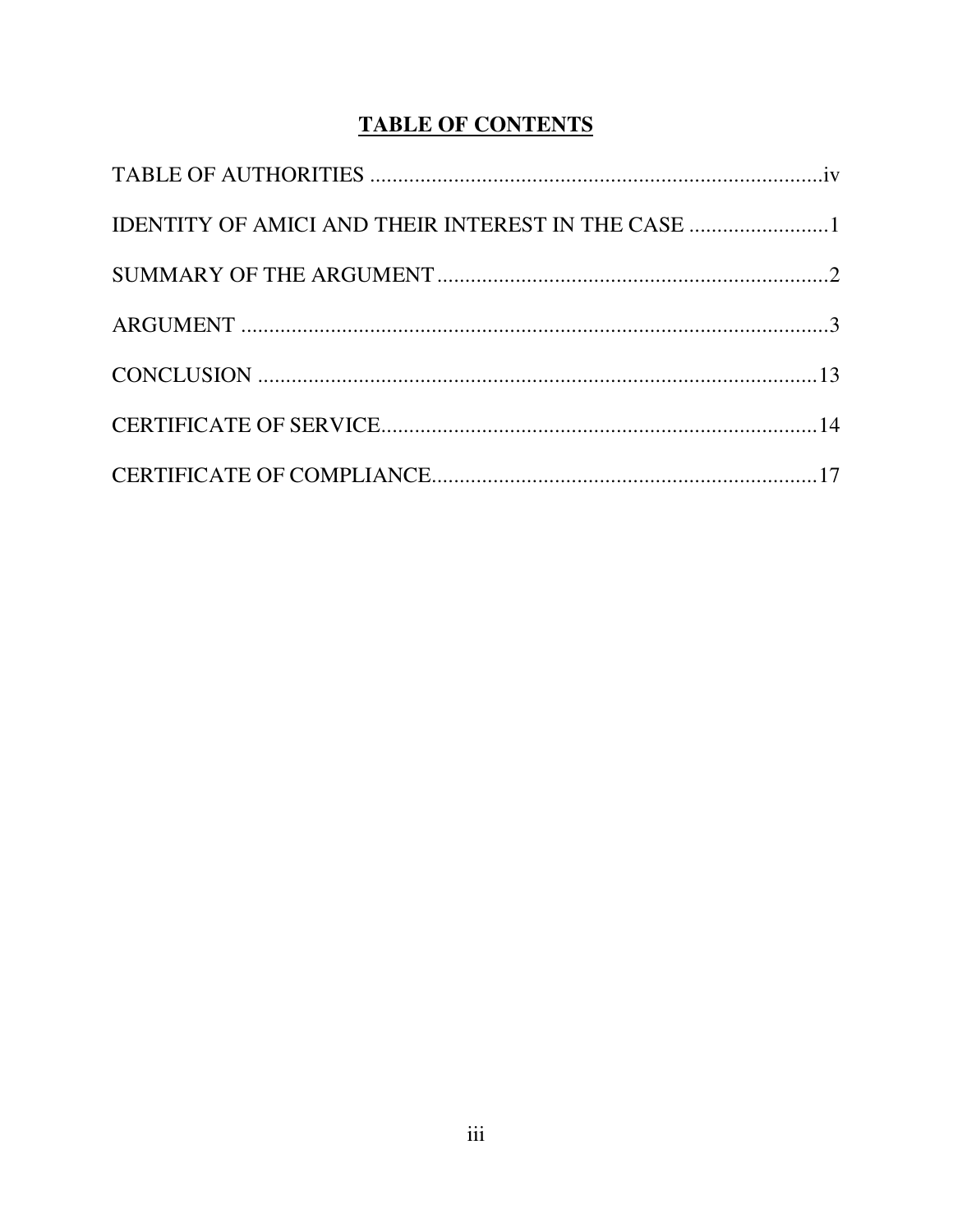# **TABLE OF AUTHORITIES**

| <b>Florida Constitution</b>                                                                                                                                             |
|-------------------------------------------------------------------------------------------------------------------------------------------------------------------------|
|                                                                                                                                                                         |
| <b>Cases</b>                                                                                                                                                            |
| Amisub North Ridge Hosp., Inc. v. Sonaglia,                                                                                                                             |
| Baldwin v. Shands Teaching Hosp.,                                                                                                                                       |
| Columbia Hosp. Corp. of South Broward v. Fain,                                                                                                                          |
| First Healthcare Corp. v. Hamilton,                                                                                                                                     |
| Florida Eye Clinic, P.A. v. Gmach,                                                                                                                                      |
| Florida Hosp. Waterman v. Buster,<br>932 So. 2d 344 (Fla. 5 <sup>th</sup> DCA 2006),<br>approved in part, quashed in part by<br>Florida Hosp. Waterman, Inc. v. Buster, |
| Lakeland Reg'l Med. Ctr. v. Neely,                                                                                                                                      |
| Morton Plant Hosp. Assoc. v. Shahbas,                                                                                                                                   |
| Pomponio v. Claridge of Pomponio Condo., Inc.                                                                                                                           |
| United States Trust Co. v. New Jersey,                                                                                                                                  |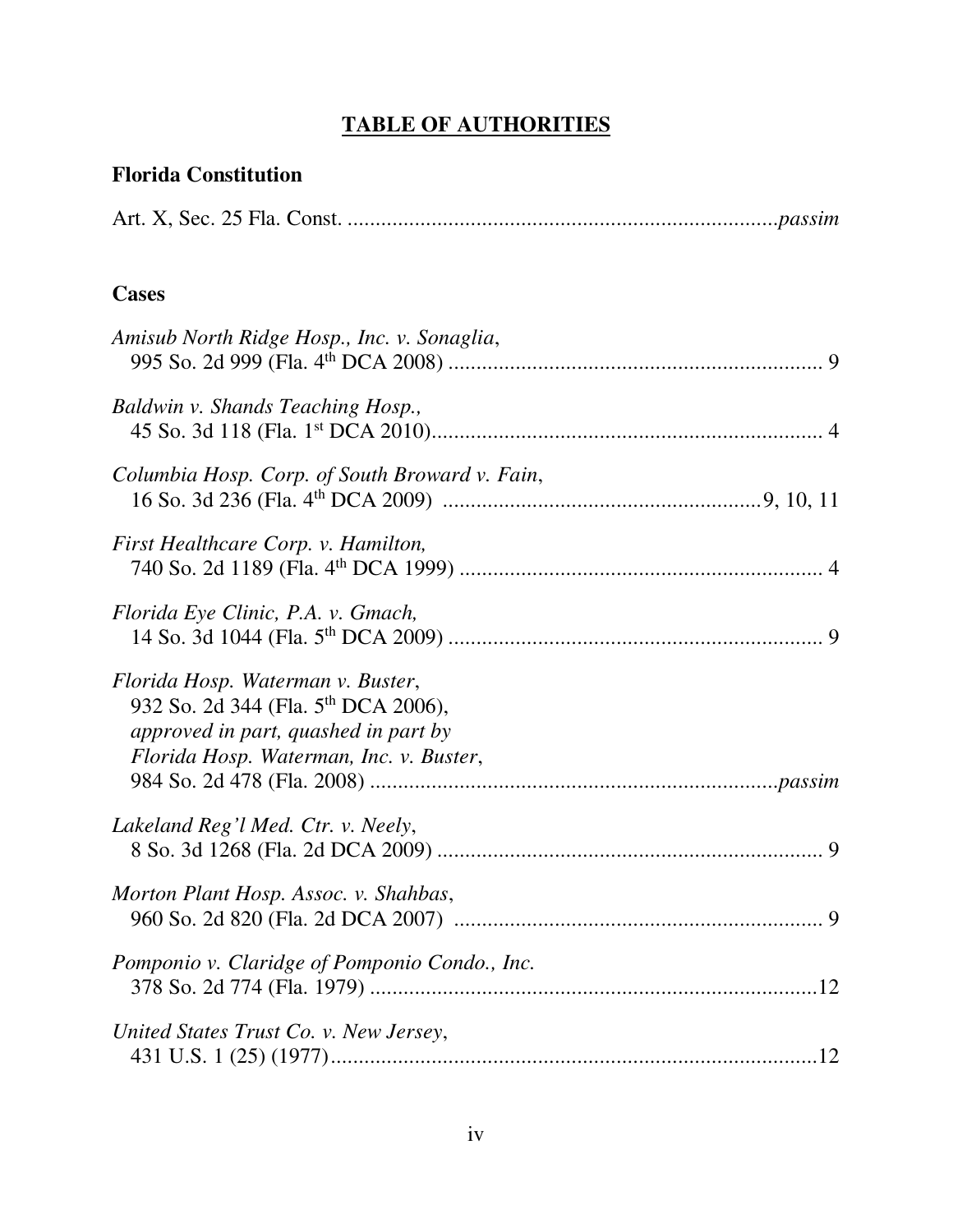| West Florida Reg'l Med. Ctr. v. See, |  |  |
|--------------------------------------|--|--|
|                                      |  |  |

# Codes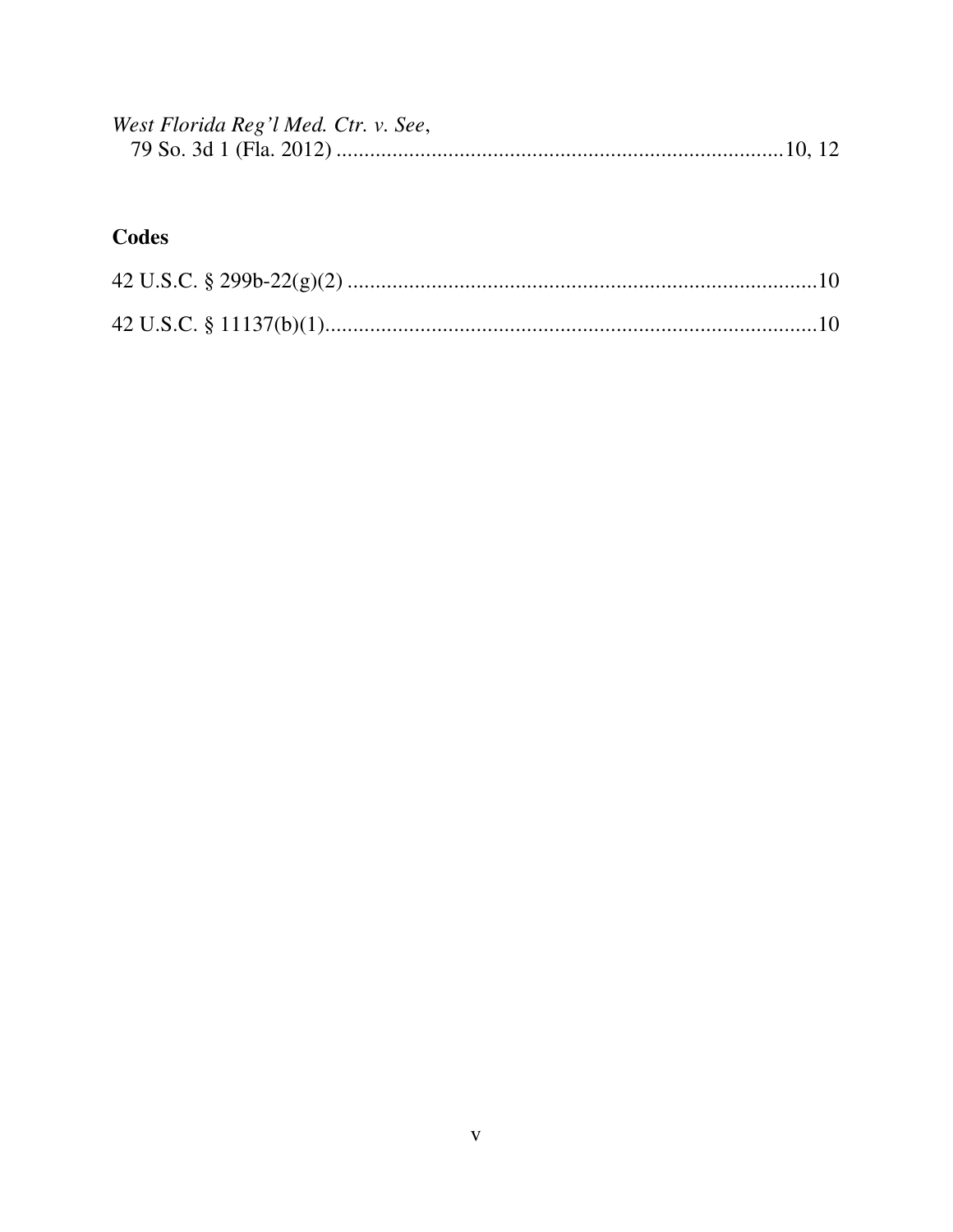#### **IDENTITY OF AMICUS ANDINTEREST IN THE CASE**

Florida Consumer Action Network ("FCAN") is a statewide, non-profit, non-partisan grassroots consumer organization incorporated in Florida in 1984. Its purpose is to influence public policy by organizing and educating citizens in those areas where consumer voices may not be effectively heard and understood. FCAN prefers positive approaches to influence public policy. It seeks to challenge economic (among others) injustice in this state by working for change on issues affecting the average Florida consumer's quality of life. FCAN has been granted leave to serve as amicus curiae in numerous prior appellate proceedings in Florida courts, including this Court, in support of consumer and other legal rights.

FCAN has a substantial interest in this case because a decision in favor of the Respondent would have the effect of severely restricting access to documents that are presently available under Article X, section 25 of the Florida Constitution which is more commonly known as Amendment 7. This constitutional right to access records is available to all citizens in Florida, and FCAN believes it is important to work to protect the right of consumers to have access to such information.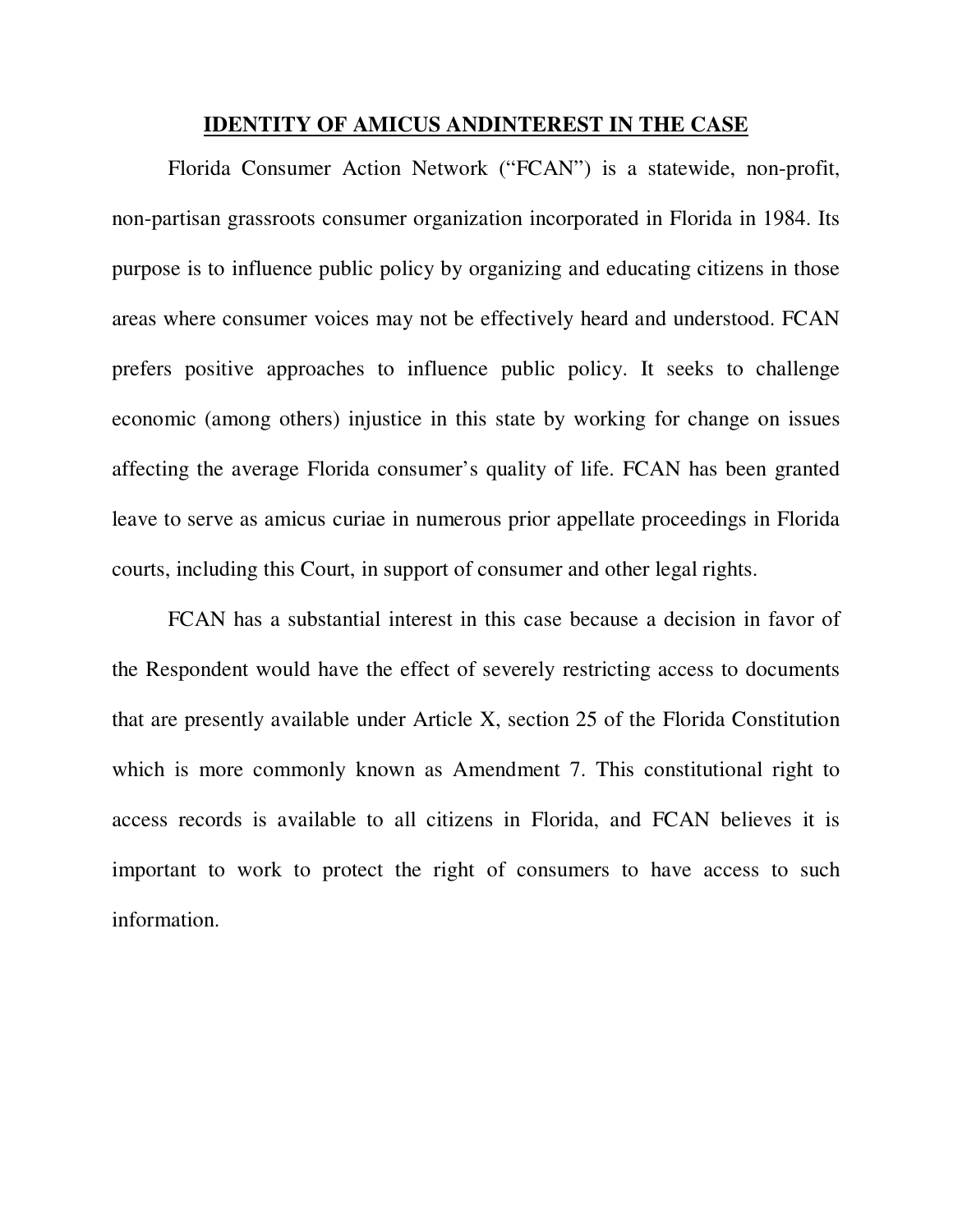#### **SUMMARY OF THE ARGUMENT**

The First District's Opinion permits health care providers to unilaterally decide which documents fall under the provisions of the PSQIA (and therefore are not required to be provided under Amendment 7), and provides for no judicial oversight of that decision. Courts have previously held that there is no legal basis for allowing a health care provider to be the final decision maker on whether documents are to be produced under Amendment 7. Further, the issue of a health care provider's responsibility to properly classify documents must be examined in light of the history where such providers have steadfastly resisted producing documents over the past decade for a plethora of now rejected reasons. In considering protection of the constitutional right to such documents, this Court must consider the Amendment itself, as well as the previous decisions rejecting challenges to Amendment 7, including those premised on alleged federal preemption and constitutional violations.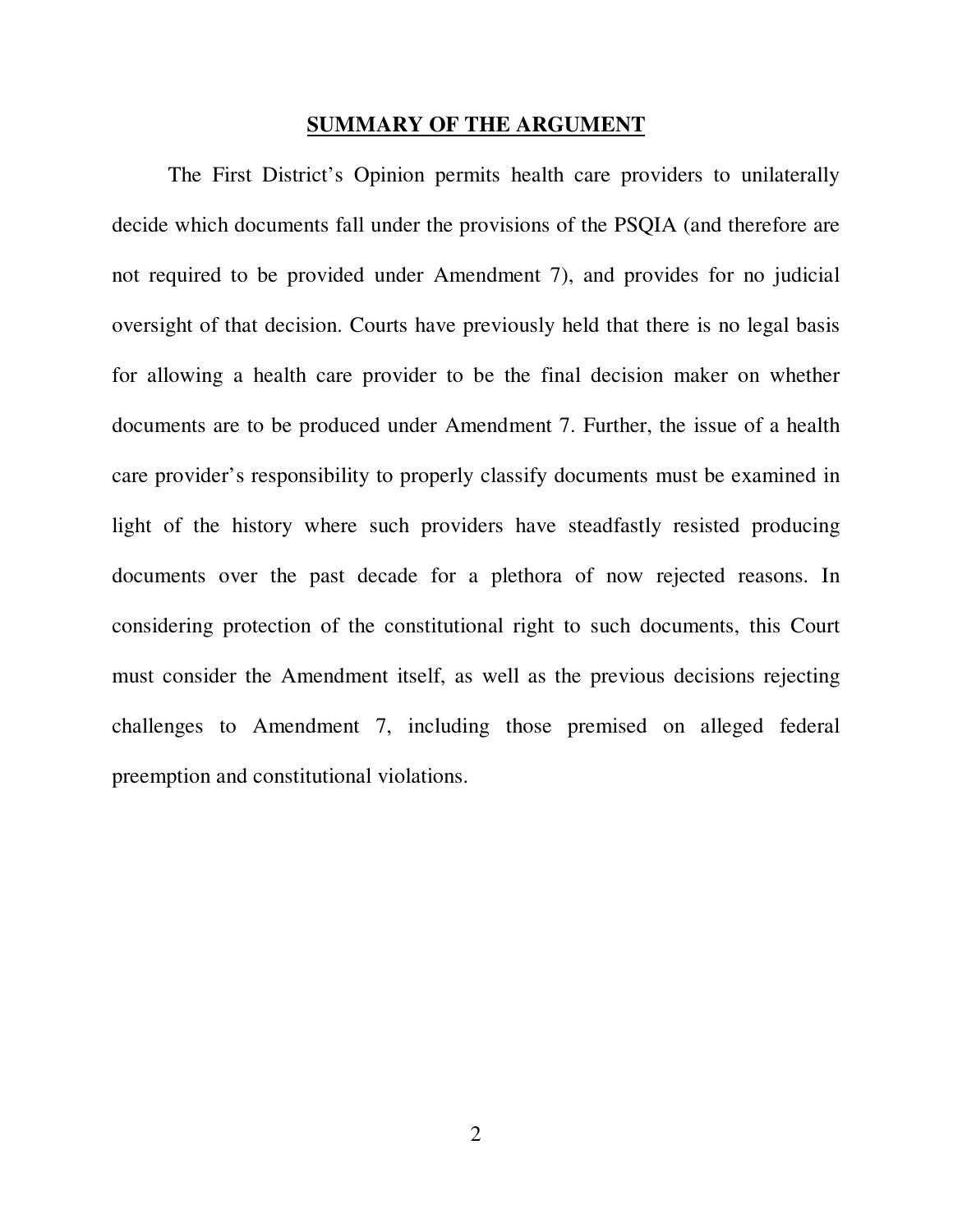#### **ARGUMENT**

FCAN files this brief in an effort to protect the right of consumers of medical services in Florida to have access to the constitutionally specified documents within the scope of Amendment 7. Presently, the Florida Constitution guarantees consumers access to information which can be of great importance to them when making critical (and indeed life or death) decisions concerning health care. As this Court has stated, "one of the primary purposes of the amendment is to provide a patient contemplating treatment by a medical provider access to that provider's past history of adverse medical incidents." *Florida Hosp. Waterman, Inc. v. Buster*, 984 So. 2d 478, 489 n.6 (Fla. 2008).

This constitutional right must be protected, and the First District's Opinion undermines any protection that a consumer might have to ensure that the documents required by Amendment 7 are available. Indeed, the First District's Opinion gives health care providers the unilateral ability to determine which documents are protected by the PSQIA, and removes any judicial oversight As the Opinion states:

> It could be suggested that the providers' unilateral, unreviewable decision as to what is placed in its PSE system could open the doors to "gamesmanship." That is, a provider could potentially dump everything into its PSE system, rendering it privileged and confidential, in an effort to thwart discovery.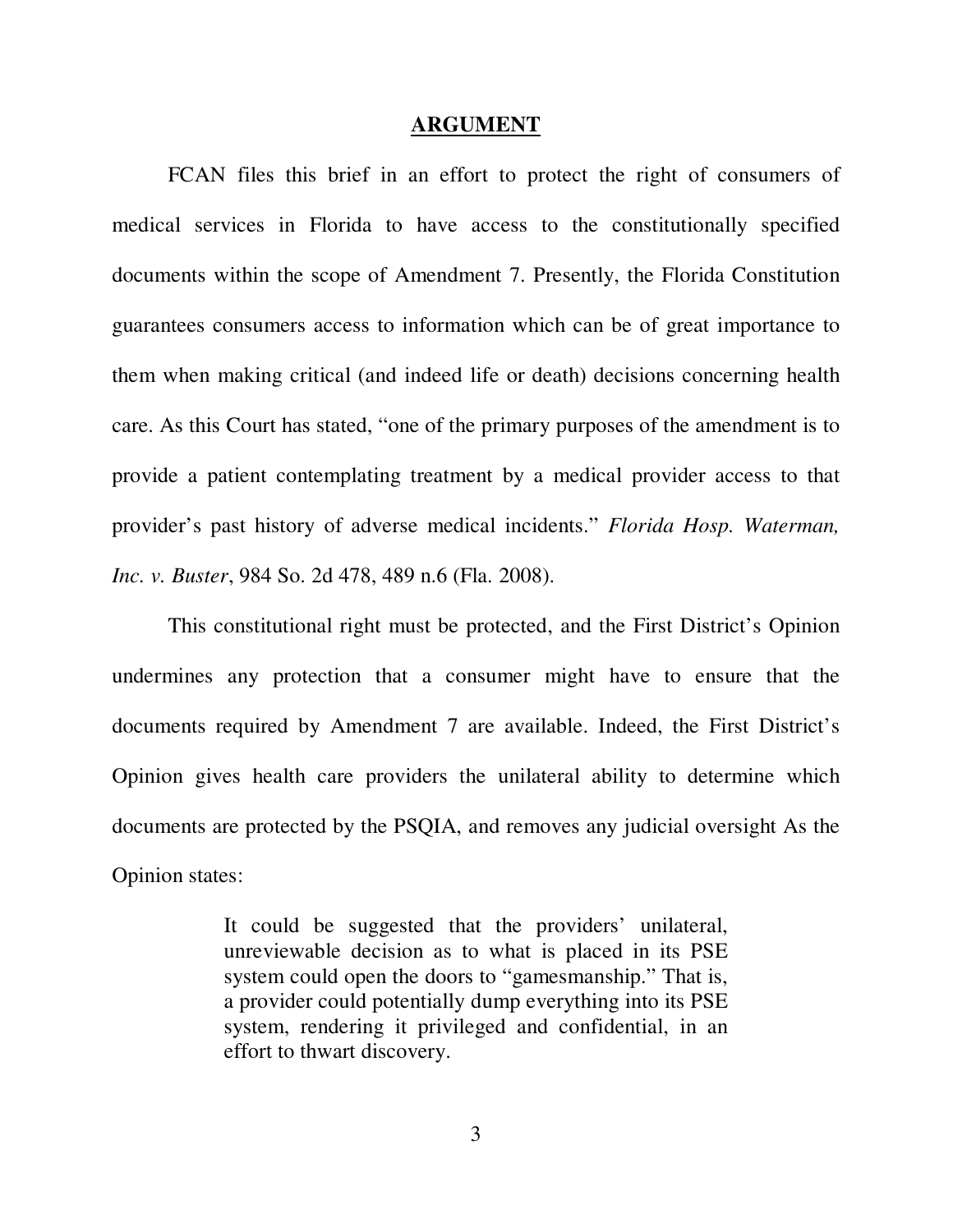Opinion, at 14.

The Opinion suggests that such "gamesmanship" would be "unlikely" to occur because of the PSQIA's definitions, and because the PSQIA and state law contain certain reporting requirements. In essence, the Opinion removes any check whatsoever from healthcare providers to ensure that they are complying with the law, be it through honest mistake or some form of "gamesmanship." The health care provider thus becomes the sole decision maker about documents should be produced, and the First District's words in another Amendment 7 case should be considered where the health care provider argued that it should determine what was an "adverse medical incident" under Amendment 7:

> Respondents have cited no legal authority, however, not have we found any, that would allow the health care provider subject to Amendment 7 to act as the final arbiter in determining whether a medical incident, here both unintended and harmful to the patient, was 'adverse' for purposes of complying with or denying request for production of the of medical records of the incident. Such ultimately is the court's decision upon a proper consideration of the nature of the records requested and the broad coverage of Amendment 7.

*Baldwin v. Shands Teaching Hosp.,* 45 So. 3d 118, 124 (Fla. 1st DCA 2010).

The important constitutional right of access guaranteed by Amendment 7 should not be left in the hands of a health care provider who has a very strong incentive not to provide what could be damning documents. *See, e.g., First Healthcare Corp.*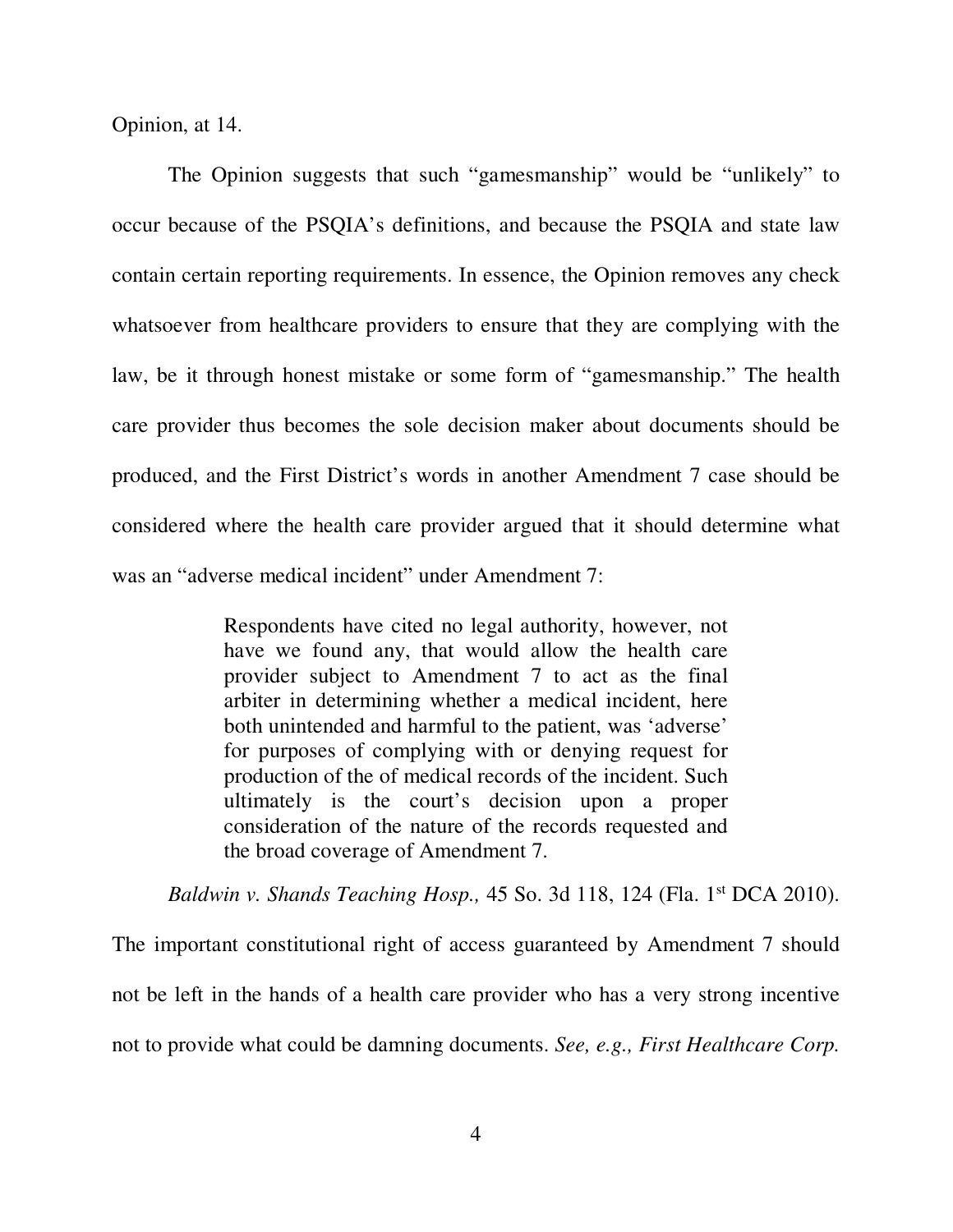*v. Hamilton,* 740 So. 2d 1189, 1194 (Fla. 4<sup>th</sup> DCA 1999) (upholding sanctions against a health care provider who used a "semantic shell game" in an attempt not to produce relevant documents).

 While FCAN cannot speak to any health care providers' motives, and does not suggest anything improper occurred in this case, it is important to note the history of various health care providers' attempts to avoid Amendment 7's requirements since it became part of the Florida Constitution in 2004. Health care providers have spent over a decade raising one unsuccessful challenge after another, and they have resisted their constitutional obligations at every turn. As will be more fully addressed below, these attempts have ranged from attacks on the Amendment itself (addressed by this Court in *Buster*), to other preemption arguments, to constitutional challenges, to the all too common practice of requiring exorbitant amounts of money from those requesting documents in an attempt to thwart compliance with the request. *See* Initial Brief of Appellants, at 24 (noting that "Baptist has also demanded that the Charles family pre-pay between \$143,000 and \$326,000 for the research costs to separate the state mandated information from the PSWP stored in the PSEs.").

It is respectfully suggested that the history of opposition to Amendment 7 is relevant to this matter, and given that history, it is entirely inappropriate to give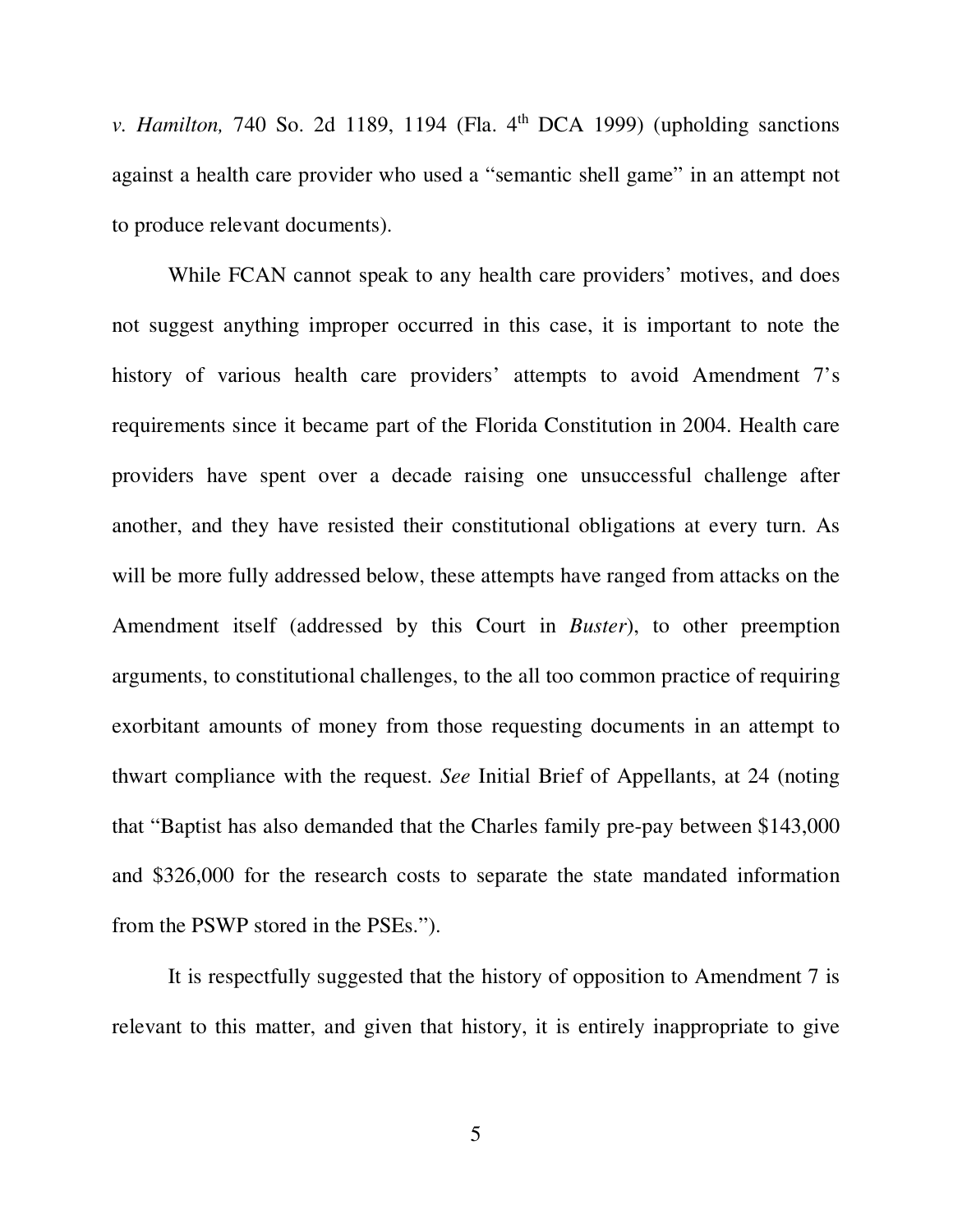health care providers the keys to lock away information which then can never be reviewed by the courts of this state. FCAN will briefly address Amendment 7 itself, this Court's *Buster* decision, general challenges to the scope of Amendment 7, and then discuss federal challenges to Amendment 7 arising under the Health Care Quality Improvement Act of 1986 and the Impairment of Contracts Clause.

### **Amendment 7**

On November 2, 2004, the citizens of the State of Florida approved proposed constitutional Amendment 7 by a vote of roughly 4 to  $1<sup>1</sup>$ . Amendment 7 changed existing Florida law and gave patients the right to obtain records of adverse medical incidents, and the Amendment was codified at Article X, section 25 of the Florida Constitution.

Amendment 7 provides:

 $\overline{a}$ 

§ 25. Patients' right to know about adverse medical incidents

- (a) In addition to any other similar rights provided herein or by general law, patients have a right to have access to any records made or received in the course of business by a health care facility or provider relating to any adverse medical incident.
- (b) In providing such access, the identity of patients involved in the incidents shall not be disclosed,

<sup>&</sup>lt;sup>1</sup>The Amendment passed by a vote of 81.2 percent in favor, and 18.8 percent against. *Florida Hosp. Waterman, Inc. v. Buster*, 984 So. 2d 478, 480 n.1 (Fla. 2008).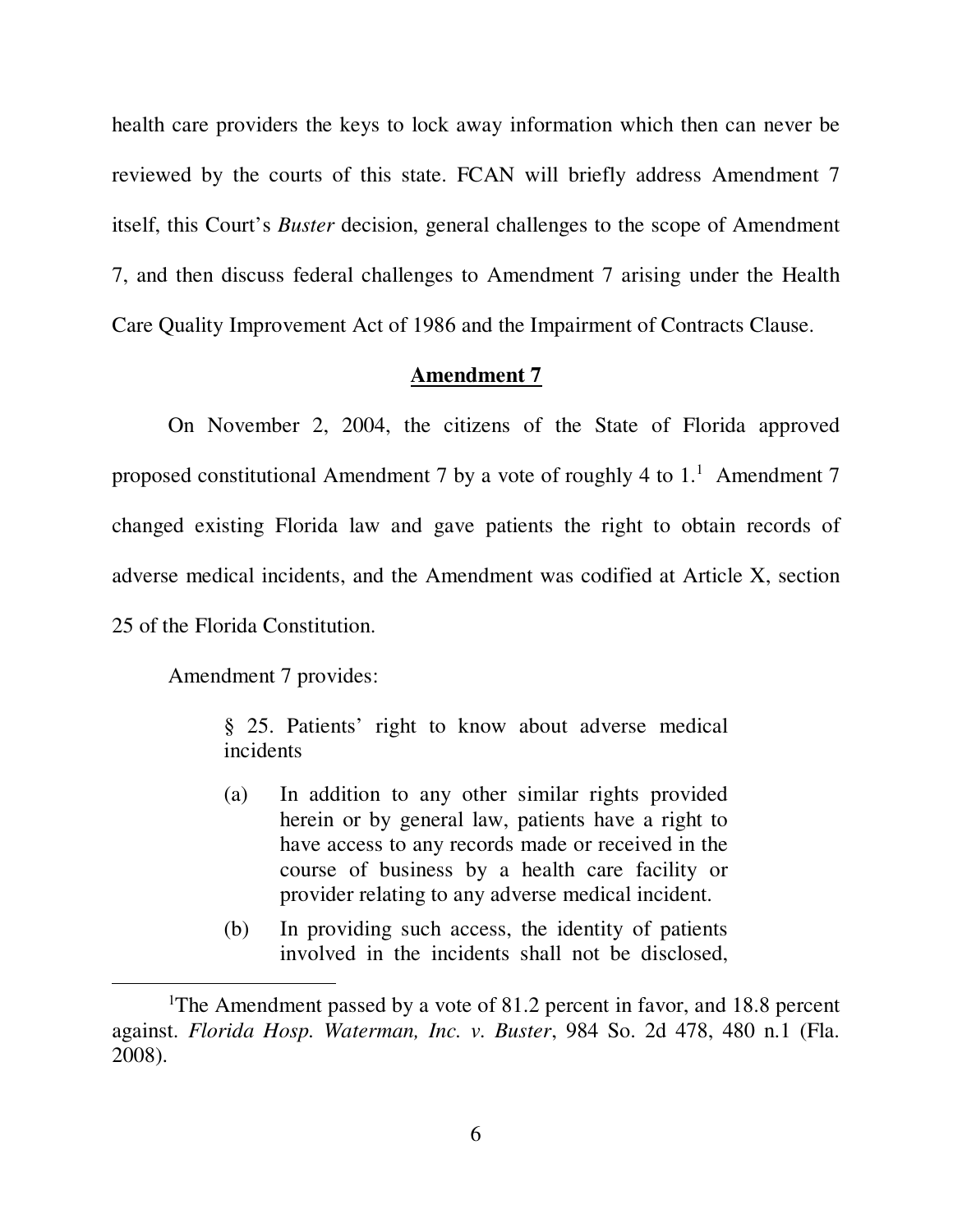and any privacy restrictions imposed by federal law shall be maintained.

- (c) For purposes of this section, the following terms have the following meanings:
	- (1) The phrases "health care facility" and "health care provider" have the meaning given in general law related to a patient's rights and responsibilities.
	- (2) The term "patient" means an individual who has sought, is seeking, is undergoing, or has undergone care or treatment in a health care facility or by a health care provider.
	- (3) The phrase "adverse medical incident" means medical negligence, intentional misconduct, and any other act, neglect, or default of a health care facility or health care provider that caused or could have caused injury to or death of a patient, including, but not limited to, those incidents that are required by state or federal law to be reported to any governmental agency or body, and incidents that are reported to or reviewed by any health care facility peer review, risk management, quality assurance, credentials, or similar committee, or any representative of any such committees.
	- (4) The phrase "have access to any records" means, in addition to any other procedure for producing such records provided by general law, making the records available for inspection and copying upon formal or informal request by the patient or a representative of the patient, provided that current records which have been made publicly available by publication or on the Internet may be "provided" by reference to the location at which the records are publicly available.

Art. X, Sec. 25 Fla. Const.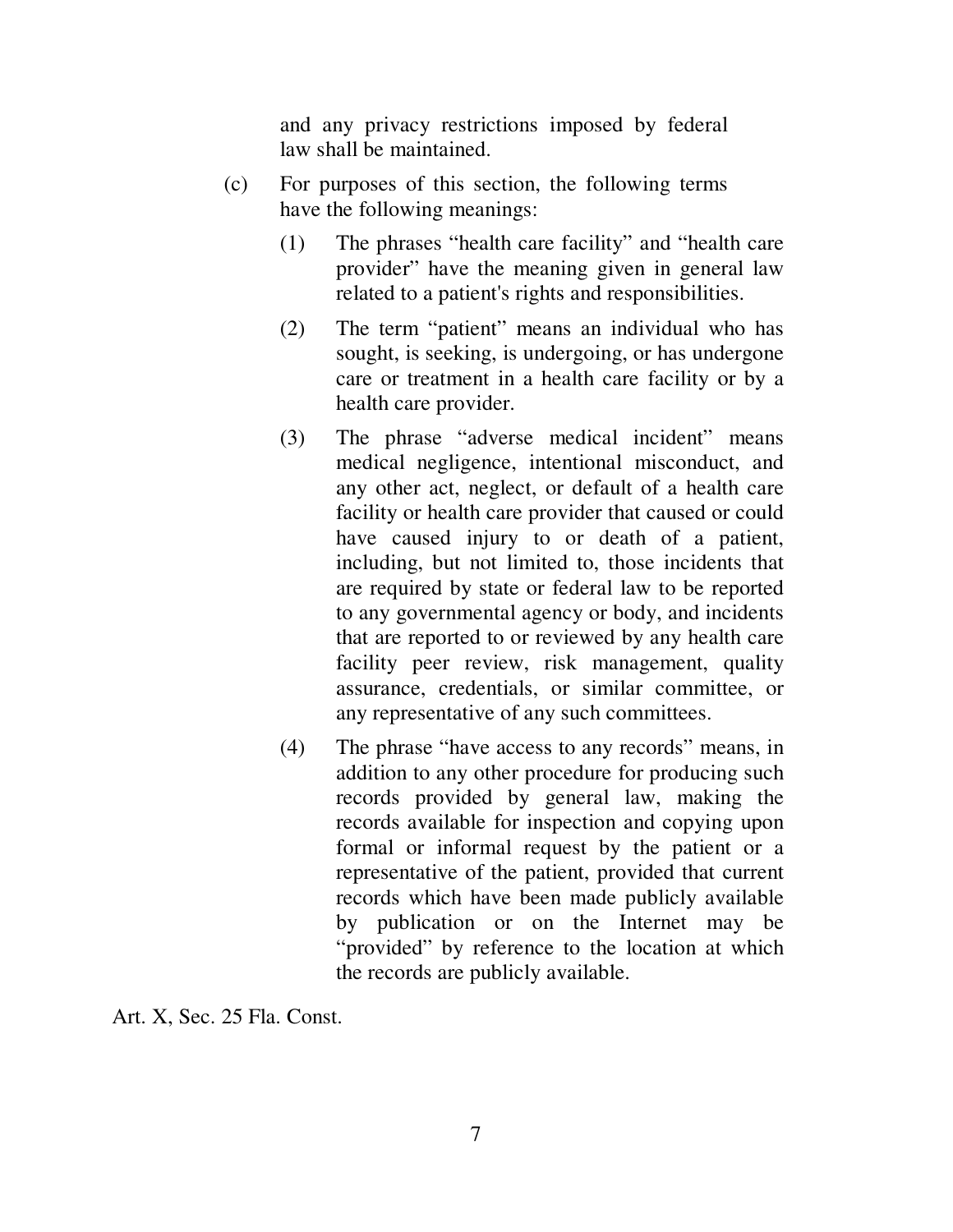### **This Court's** *Buster* **Decision**

On March 6, 2008, this Court upheld Amendment 7 against three challenges raised by the health care providers in that case. Specifically, this Court held that it was self-executing, that it applied to records created before its adoption in 2004, and rendered various conflicting Florida Statutes unconstitutional, including a statute purporting to "implement" the amendment, Florida Statutes section 381.028. *Florida Hosp. Waterman, Inc. v. Buster*, 984 So. 2d 478 (Fla. 2008). *Buster*'s conclusion contains the following statement:

> We believe that Amendment 7 heralds a change in the public policy of this state to lift the shroud of privilege and confidentiality in order to foster disclosure of information that will allow patients to better determine from whom they should seek healthcare, evaluate the quality and fitness of health care providers currently rendering service to them, and allow them access to information gathered through the self-policing processes during the discovery period of litigation filed by injured patients or the estates of deceased patients against their health care providers.

Id. at 494 (quoting *Florida Hosp. Waterman v. Buster*, 932 So. 2d 344, 355-56

(Fla. 5th DCA 2006), *approved in part, quashed in part by Florida Hosp.* 

*Waterman, Inc. v. Buster*, 984 So. 2d 478 (Fla. 2008)). Unfortunately, the shroud

of privilege and confidentiality was not so easily removed.

# **General Attempts to Avoid Producing Documents**

Given that Amendment 7 grants the citizens of Florida a constitutional right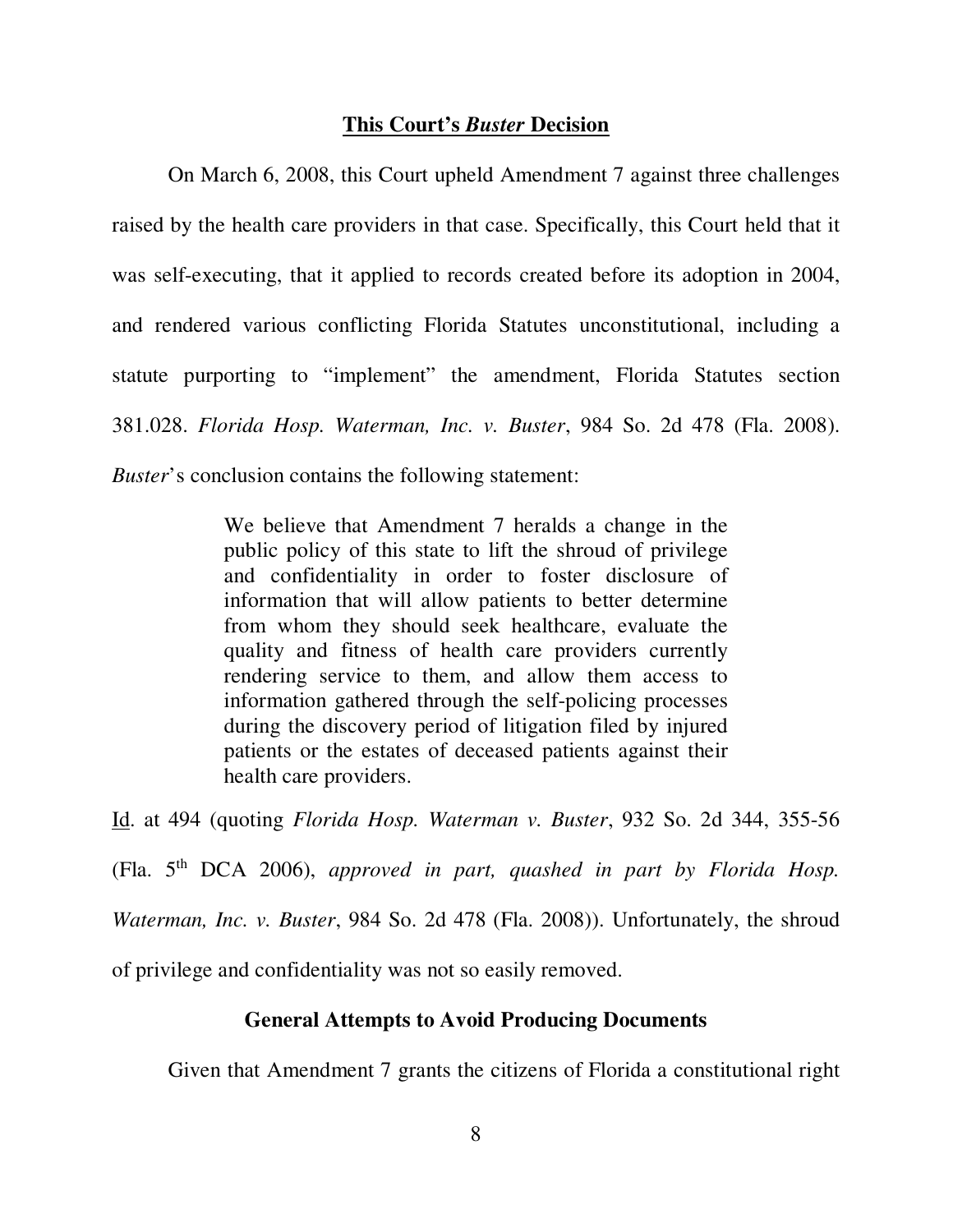to access certain documents, traditional discovery objections raised by health care providers have been rejected by the courts. A litigant in a medical malpractice action, or other litigation, can make an Amendment 7 request during discovery. There is no "standing" requirement, nor a need by the requesting party to demonstrate a "proper purpose" for the request. *See Amisub North Ridge Hosp., Inc. v. Sonaglia*, 995 So. 2d 999 (Fla. 4<sup>th</sup> DCA 2008).

In the context of litigation, Amendment 7 request is a unique discovery vehicle. Unlike customary discovery requests, Amendment 7 request is not subject to objections on the grounds of burdensomeness or overbreadth. *Morton Plant Hosp. Assoc. v. Shahbas*, 960 So. 2d 820 (Fla. 2d DCA 2007); *Columbia Hosp. Corp. of South Broward v. Fain, 16 So. 3d 236 (Fla. 4<sup>th</sup> DCA 2009). Additionally,* there is no requirement that the Amendment 7 records requested be relevant to any issue in the case. *See Amisub, Shahab.* Amendment 7 preempts the work product doctrine to the extent it relates to fact work product, albeit not opinion work product. *See Lakeland Reg'l Med. Ctr. v. Neely*, 8 So. 3d 1268 (Fla. 2d DCA 2009); *Florida Eye Clinic, P.A. v. Gmach,* 14 So. 3d 1044 (Fla. 5th DCA 2009).

# **Alleged Preemption Under the HCQIA**

Heath care providers have argued that the Health Care Quality Improvement Act of 1986 (the "HCQIA") preempted Amendment 7. The HCQIA was created to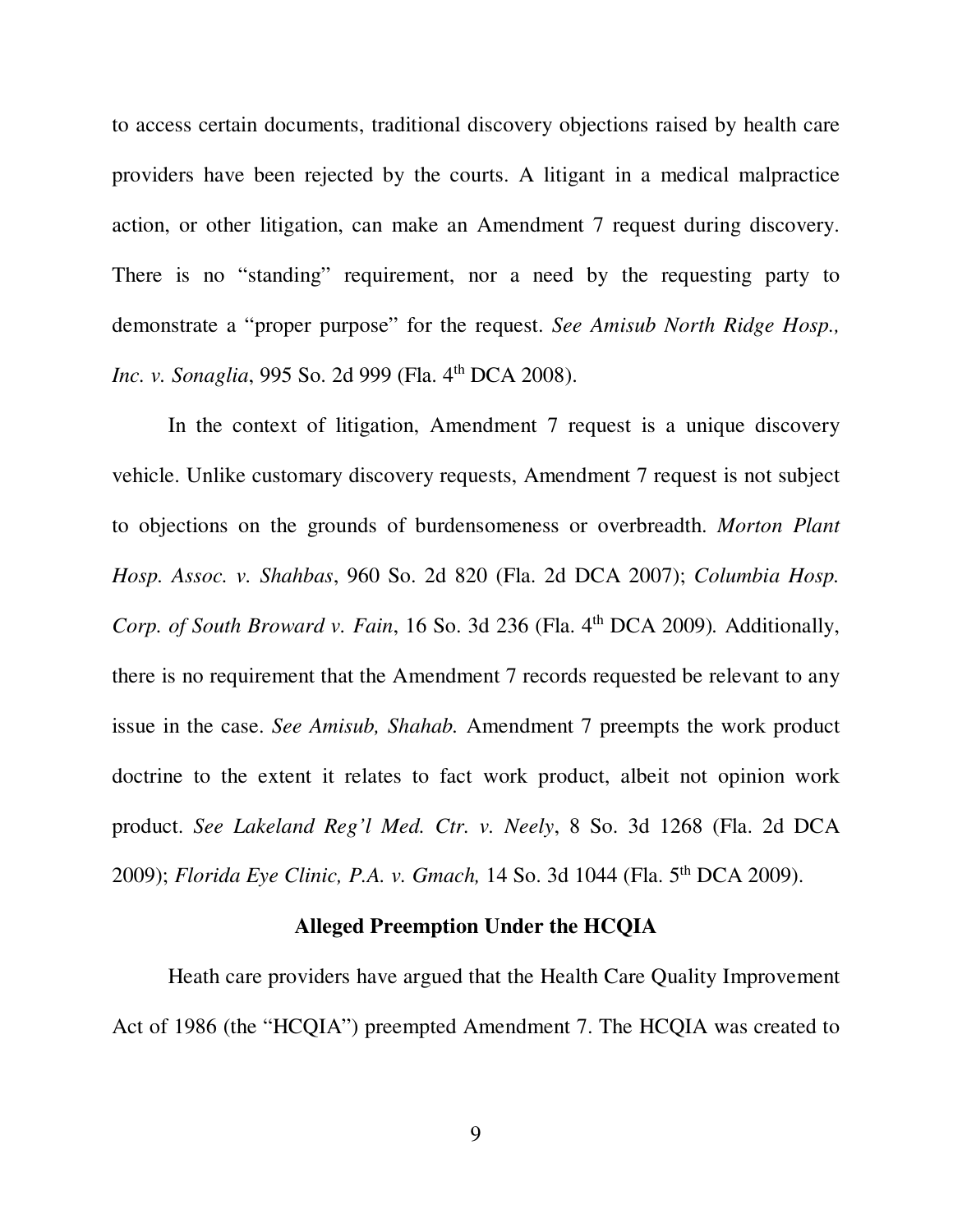prevent incompetent doctors from moving from state to state and hiding records of their performance, and was designed to encourage doctors from participating in effective peer review by granting them immunity for their participation. *West Florida Reg'l Med. Ctr. v. See*, 79 So. 3d 1, 18 (Fla. 2012). The HCQIA contains an express savings clause for state laws governing disclosure. "Nothing in this subsection shall prevent the disclosure of information by a party which is otherwise authorized, under applicable state law, to make such disclosures." 42 U.S.C. § 11137(b)(1); West Florida, 79 So. 3d at 19. The PSQIA, at issue here, contains a similar provision concerning the intent to preserve state law. *See,* 42 U.S.C. § 299b-22(g)(2).

While that federal legislation was designed to encourage and enhance medical peer review investigations, record-keeping, and information-sharing, this Court held that Amendment 7 did not interfere with the application or effectiveness of that legislature scheme. The "HCQIA does not preempt Amendment 7 through implied conflict preemption because the objectives and purposes of each do not conflict." *Id.* at 20. *See also Columbia Hosp. Corp. of South Broward v. Fain*, 16 So. 3d 236 (Fla.  $4<sup>th</sup> DCA$  2009) (holding that Amendment 7 was not preempted by the HCQIA).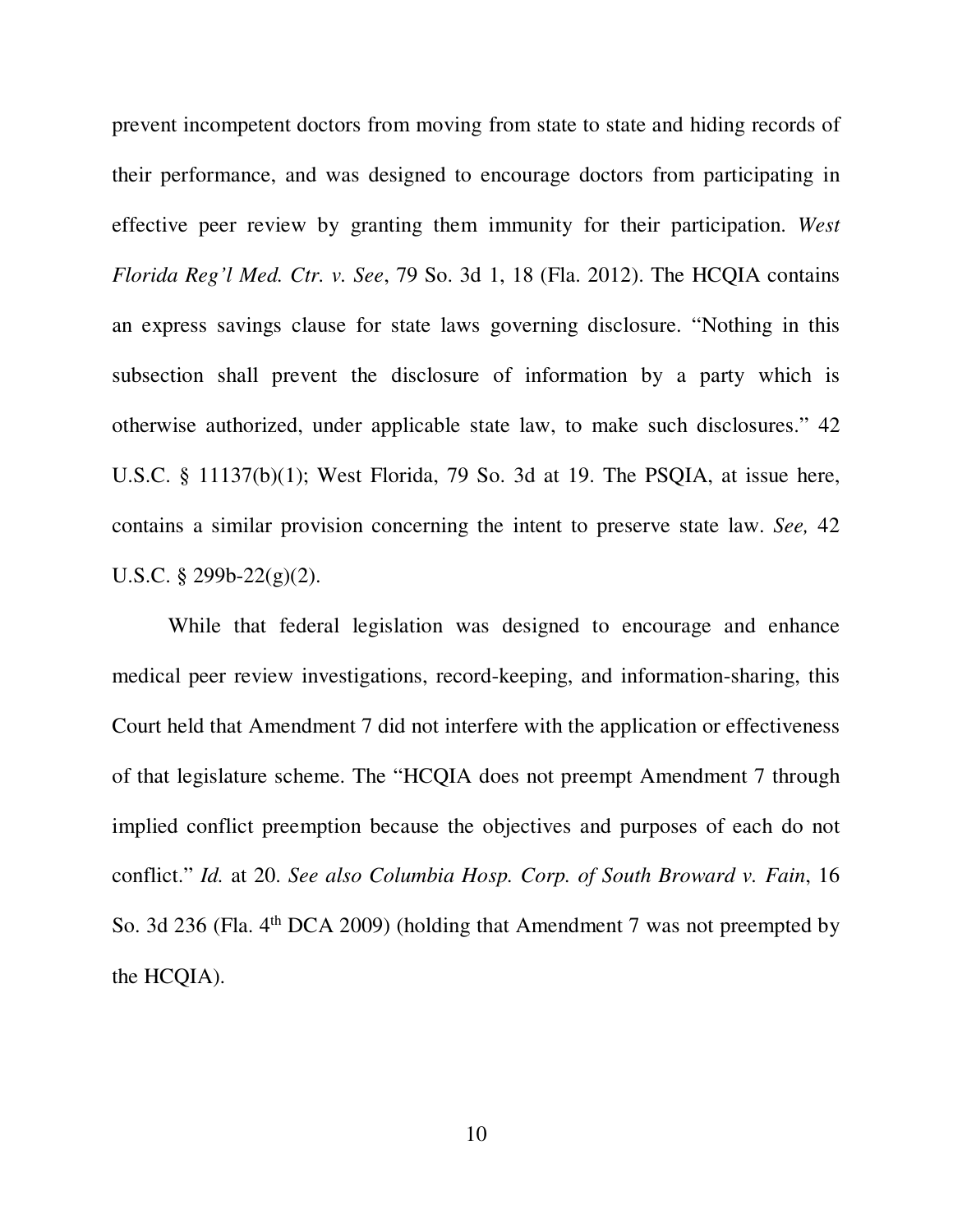#### **Alleged Violation of the Impairment of Contracts Clause**

Health care providers have argued that hospital bylaws and medical staff rules and regulations constitute a binding contract between the health care provider and the physicians on its staff, and thus allowing discovery of Amendment 7 materials will constitute a violation of the Contract Clause. The issue of Amendment 7 potentially violating the Contract Clause was specifically considered and rejected in *Columbia Hospital Corporation of South Broward v. Fain*, 16 So. 3d 236 (Fla. 4<sup>th</sup> DCA 2009). In that case, the court noted that the hospital argued that "Amendment 7 is unconstitutional as it impairs its contracts with its doctors because those contracts have confidentiality provisions." *Fain*, 16 So. 2d at 243. However, the *Fain* court noted that this Court in *Buster* held that "providers and facilities did not have vested, substantive statutory rights to keep peer review secret." *Id.* at 243 (citing *Buster*, 984 So. 2d at 490-91). The argument put forth by the hospital in *Fain* was, in essence, that its doctors, contrary to *Buster*, in fact do have vested, contractual rights concerning confidentiality that, as the *Fain* court noted, "cannot be taken away by constitutional amendment." *Id. Fain* rejected that argument.

Moreover, the *Fain* court noted that, to establish a violation of the Contract Clause, a party must demonstrate that the constitutional amendment that allegedly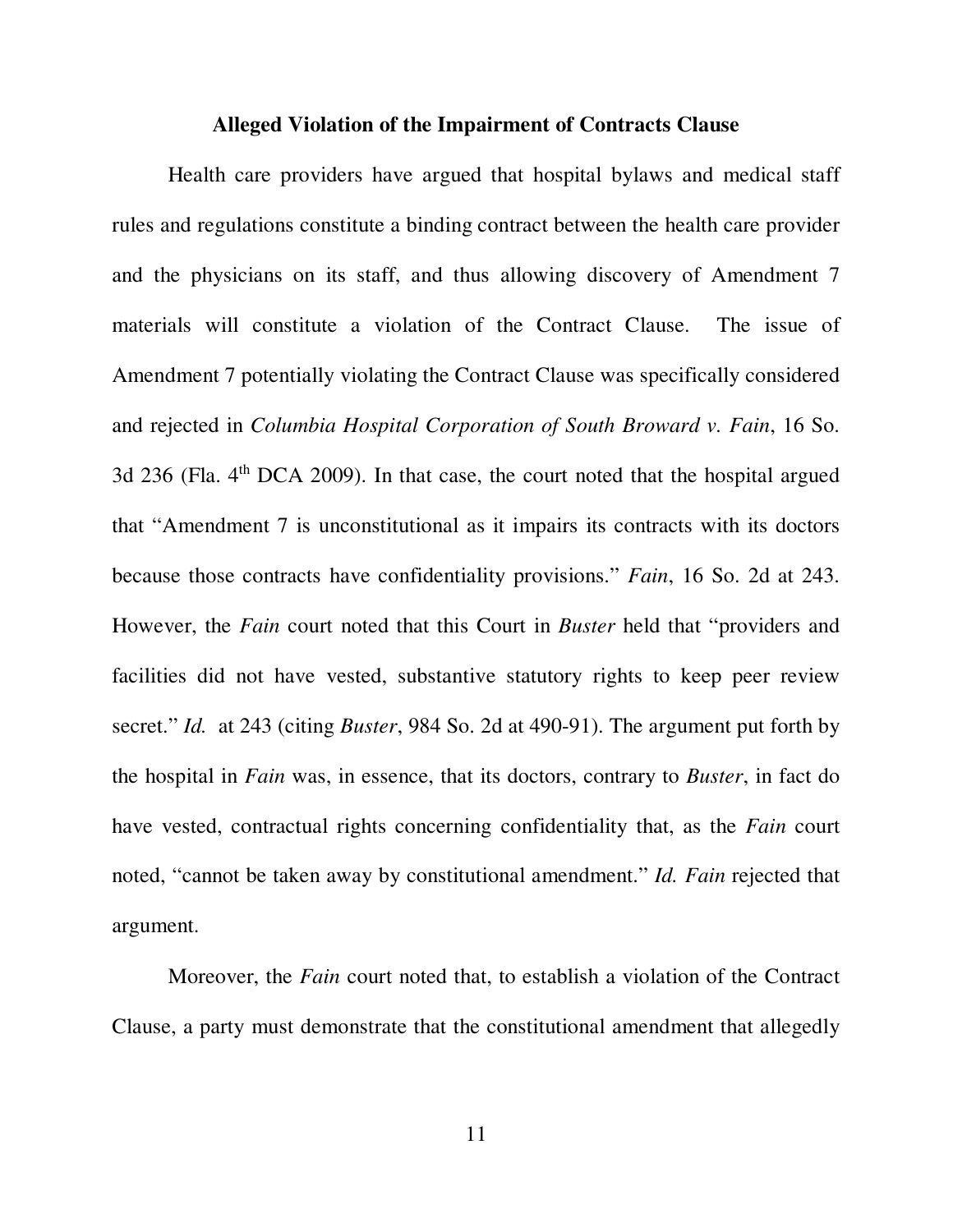impairs the contractual rights results in a *substantial* impairment. *Id.* at 243. Importantly, *Fain* recognized that "*reasonable* impairments on contracts are permissible." *Id.* (emphasis added). *Fain* further correctly noted that courts apply a balancing test "which measures the level of impairment against the public purpose to be served. *Id.* Further, "an impairment may be constitutional if it is reasonable and necessary to serve an important public purpose." *Id.* (citing *Pomponio v. Claridge of Pomponio Condo., Inc.* 378 So. 2d 774 (Fla. 1979), and *United States Trust Co. v. New Jersey*, 431 U.S. 1 (25) (1977)). The First District likewise rejected a contracts clause challenge in *West Florida Regional Medical Center v.*  See, 18 So. 3d 676 (Fla. 1<sup>st</sup> DCA 2009).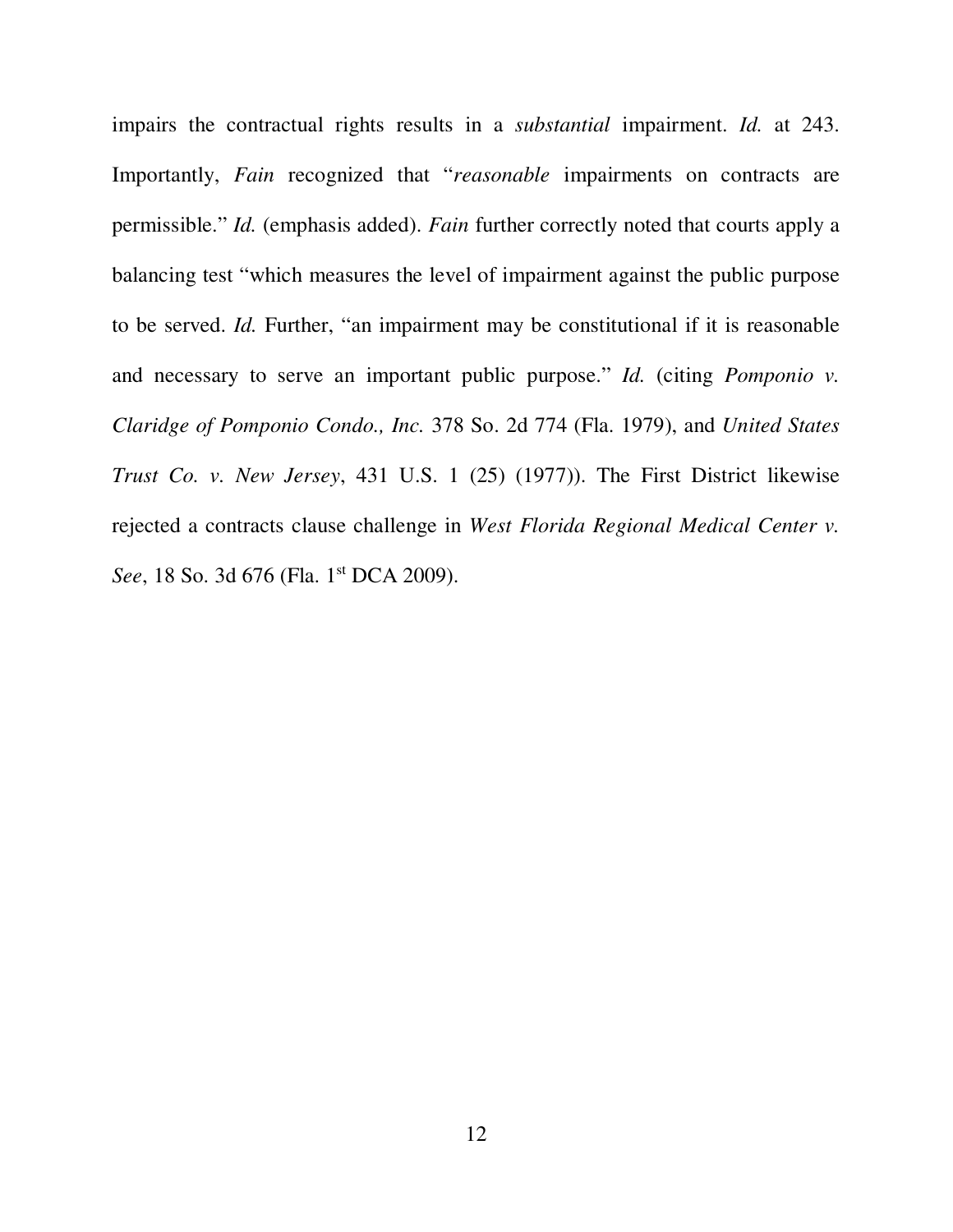### **CONCLUSION**

In considering the important issues raised by this case, the Court should carefully consider the ability of health care providers to unilaterally determine which documents fall within the PSQIA and consider whether such a holding would thwart the right to records of adverse medical incidents under the Florida Constitution. The history of baseless challenges to Amendment 7 requests suggests placing this responsibility with health care providers alone would be improper.

Respectfully submitted,

## **THE CARLYLE APPELLATE LAW FIRM**

The Carlyle Building 1950 Laurel Manor Drive, Suite 130 The Villages, Florida 32162 Telephone: (352) 259-8852 Facsimile: (352) 259-8842

**/s/Christopher V. Carlyle\_\_\_\_\_\_\_\_\_\_\_\_\_\_\_ CHRISTOPHER V. CARLYLE, B.C.S.**  Florida Bar No. 991007 Email: served@appellatelawfirm.com ccarlyle@appellatelawfirm.com

Counsel for the Amicus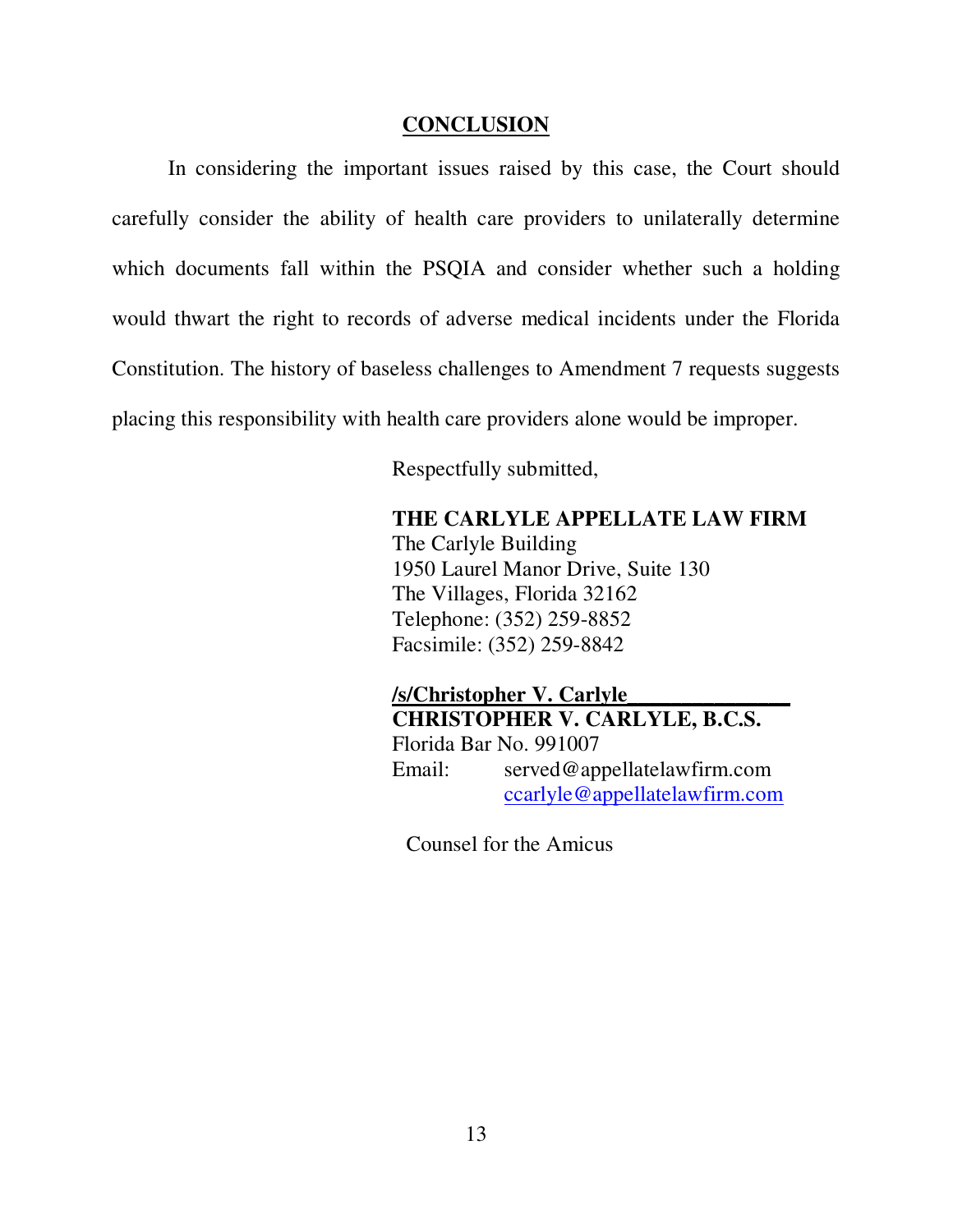# **CERTIFICATE OF SERVICE**

 I CERTIFY that the foregoing was e-filed pursuant to Florida Rule of Judicial Administration 2.525 and that the foregoing was served by email in compliance with Florida Rule of Judicial Administration 2.516(b)(1)(A) to:

| George N. Meros, Jr.                     | John J. Schickel                         |
|------------------------------------------|------------------------------------------|
| George.Meros@gray-robinson.com           | JJS@cokerlaw.com                         |
| <b>Andy Bardos</b>                       | <b>Howard C. Coker</b>                   |
| Andy.bardos@gray-robinson.com            | HCC@cokerlaw.com                         |
| Charlene.roberts@gray-robinson.com       | <b>Charles Sorenson</b>                  |
| mwilkinson@gray-robinson.com             | CAS@cokerlaw.com                         |
| GrayRobinson, P.A.                       | <b>Aaron Sprague</b>                     |
| 301 South Bronough Street, Suite 600     | EAS@cokerlaw.com                         |
| Tallahassee, Florida 32301               | RMS@cokerlaw.com                         |
|                                          | Coker, Schickel, Sorenson, Posgay        |
| <b>Attorneys for Petitioner</b>          | Camerlengo & Iracki                      |
|                                          | 136 East Bay Street                      |
|                                          | Jacksonville, Florida 32202              |
|                                          |                                          |
|                                          | Trial Counsel for Plaintiffs/Respondents |
|                                          |                                          |
| <b>Michael H. Harmon</b>                 | <b>William D. Thompson</b>               |
| mharmon@smithhulsey.com                  | billdefthompson@yahoo.com                |
| William E. Kuntz                         | 58 Sea Winds Lane East                   |
| wkuntz@smithhulsey.com                   | Ponte Vedra Beach, Florida 32801         |
| Earl E. Googe, Jr.                       |                                          |
| egooge@smithhulsey.com                   | <b>Trial Counsel for Plaintiffs/</b>     |
| kstewart@smithhulsey.com                 |                                          |
|                                          | Respondents                              |
| sjohnson@smithhulsey.com                 |                                          |
| Smith, Hulsey & Busey, P.A.              |                                          |
| 225 Water Street, Suite 1800             |                                          |
| Jacksonville, Florida 32202              |                                          |
|                                          |                                          |
| <b>Attorneys for Defendant, Southern</b> |                                          |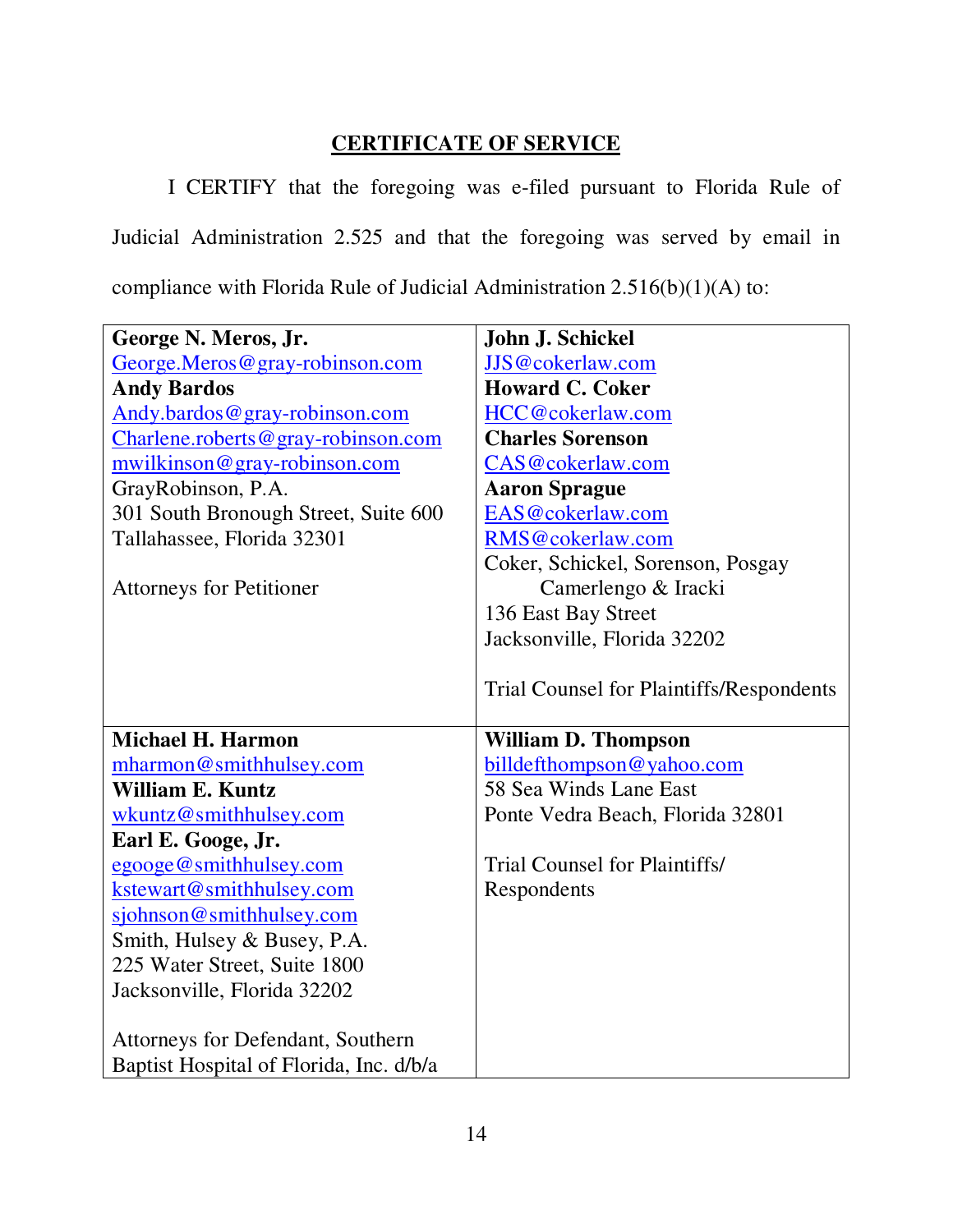| <b>Baptist Medical Center - South</b>           |                                         |
|-------------------------------------------------|-----------------------------------------|
| <b>Jack E. Holt, III</b>                        | <b>W. Douglas Childs</b>                |
| jeholtiii@growerketcham.com                     | dchilds@childslegalgroup.com            |
| ngallagher@growerketcham.com                    | <b>Linda M. Hester</b>                  |
| enotice@growerketcham.com                       | lhester@childslegalgroup.com            |
| Grower, Ketcham, Rutherford,                    | pcreech@childlegalgroup.com             |
| Bronson, Eide & Telan, P.A.                     | cmischung@childslegalgroup.com          |
| Post Office Box 538065                          | 1551 Atlantic Boulevard                 |
| Orlando, Florida 32853-8065                     | Jacksonville, Florida 32207             |
|                                                 |                                         |
| Attorneys for Defendant,<br>Southern            | <b>Trial Counsel for</b>                |
| Baptist Hospital of Florida, Inc. d/b/a         | Defendant/Responsent, Gregory J.        |
| <b>Baptist Medical Center - South</b>           | Sengstock, M.D.                         |
|                                                 |                                         |
| <b>Borden R. Hallowes</b>                       | Jesse F. Suber                          |
| bhallowes@bellsouth.net                         | mmeservice@henryblaw.com                |
| cshallowes@gmail.com                            | jpappas@henryblaw.com                   |
| 545 Oglethorpe Avenue, Suite 202                | Henry, Buchanan, Hudson, Suber &        |
| St. Simons Island, Georgia 31522                | Carter, P.A.                            |
|                                                 | 2508 Barrington Circle                  |
| <b>Trial Counsel for Plaintiffs/Respondents</b> | Tallahassee, Florida 32308              |
|                                                 |                                         |
|                                                 | Trial Counsel for Defendant/Respondent  |
|                                                 | Andrew Namen, M.D.                      |
|                                                 |                                         |
| <b>P. Scott Mitchell</b>                        | <b>Bryan S. Gowdy</b>                   |
| smitchell@fmhslaw.com                           | bgowdy@appellate-firm.com               |
| Kathryn L. Hood                                 | filings@appellate-firm.com              |
| khood@fmhslaw.com                               | Creed & Gowdy, P.A.                     |
| cmcrae@fmshlaw.com                              | 865 May Street                          |
| Fuller, Mitchell, Hood & Stephens, LLC          | Jacksonville, Florida 32204             |
| 2565 Barrington Circle                          |                                         |
| Tallahassee, Florida 32308                      | Attorney for Respondents, Jean Charles, |
|                                                 | Jr. and Ervin Alston                    |
| Trial Counsel for                               |                                         |
| Defendant/Respondents Yuval Z. Naot,            |                                         |
| M.D., Safeer A Ashraf, M.D., and                |                                         |
| <b>Integrated Community Oncoloty</b>            |                                         |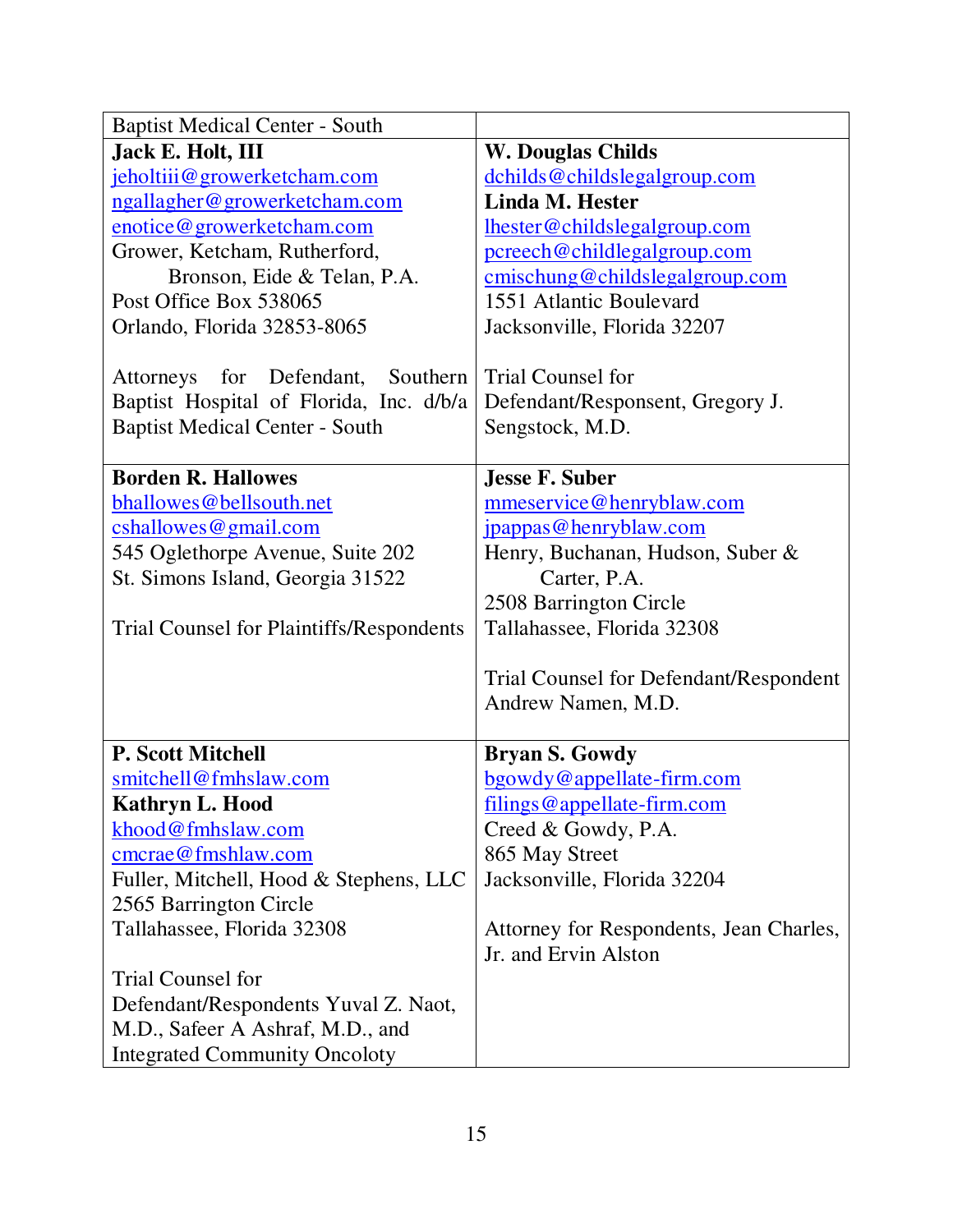| Network, LLC                           |                                               |
|----------------------------------------|-----------------------------------------------|
| <b>Andrew S. Bolin</b>                 | <b>John R. Saalfield</b>                      |
| asb@law-fla.com                        | <b>Duke Regan</b>                             |
| mrg@law-fla.com                        | filings@saalfieldlaw.com                      |
| Beytin, McLaughlin, McLaughlin,        | Saalfield,<br>Saalfield,<br>Shad,<br>stokes,  |
| O'Hara, Bocchino & Bolin, P.A.         | Inclan, Stoudemire & Stone, P.A.              |
| 201 N. Franklin Street, Suite 2900     | 245 Riverside Avenue, Suite 400               |
| Tampa, Florida 33602                   | Jacksonville, Florida 32202                   |
|                                        |                                               |
| <b>Attorney for Amicus Curiae</b>      | <b>Trial Counsel for Defendant/Respondent</b> |
| Patient Safety Organization of Florida | John D. Pennington, M.D.                      |
|                                        |                                               |
| <b>Michael R. Callahan</b>             | Joshua P. Welsh                               |
| Michael.callahan@kattenlaw.com         | jwelsh@bushross.com                           |
| <b>James W. Hutchison</b>              | Bush Ross, P.A.                               |
| James.hutchison@kattenlaw.com          | Post Office Box 3913                          |
| Katten Muchin Rosenman, LLP            | Tampa, Florida 33601                          |
| 525 West Monroe Street                 |                                               |
| Chicago, Illinois 60661                | Attorney for Amici Curiae Clarity PSO,        |
|                                        | et al                                         |
| Attorney for Amici Curiae Clarity PSO, |                                               |
| et al                                  |                                               |
|                                        |                                               |
| <b>Brian S. Pantaleo</b>               | <b>Philip M. Burlington</b>                   |
| Brian.pantaleo@lockelord.com           | pmb@FLAppellateLaw.com                        |
| Locke Lord LLP                         | Burlington & Rockenbach, P.A.                 |
| 525 Okeechobee Boulevard, Suite 1600   | 444 W Railroad Ave Ste 350                    |
| West Palm Beach, Florida 33401         | West Palm Beach, FL 33401-4134                |
|                                        |                                               |
|                                        | Attorney for Amici Curiae Florida             |
|                                        | <b>Justice Association</b>                    |
|                                        |                                               |
| <b>Kirk Stuart Davis</b>               | <b>Kathleen Trebat Pankau</b>                 |
| kirk.davis@akerman.com                 | kpankau@jointcommission.org                   |
| <b>Kristen M. Fiore</b>                | The Joint Commission                          |
| Kristen.Fiore@akerman.com              | One Renaissance Boulevard                     |
| <b>Diane G. Dewolf</b>                 | Oakbrook Terrace, Illinois 60181              |
| Diane.dewolf@akerman.com               |                                               |